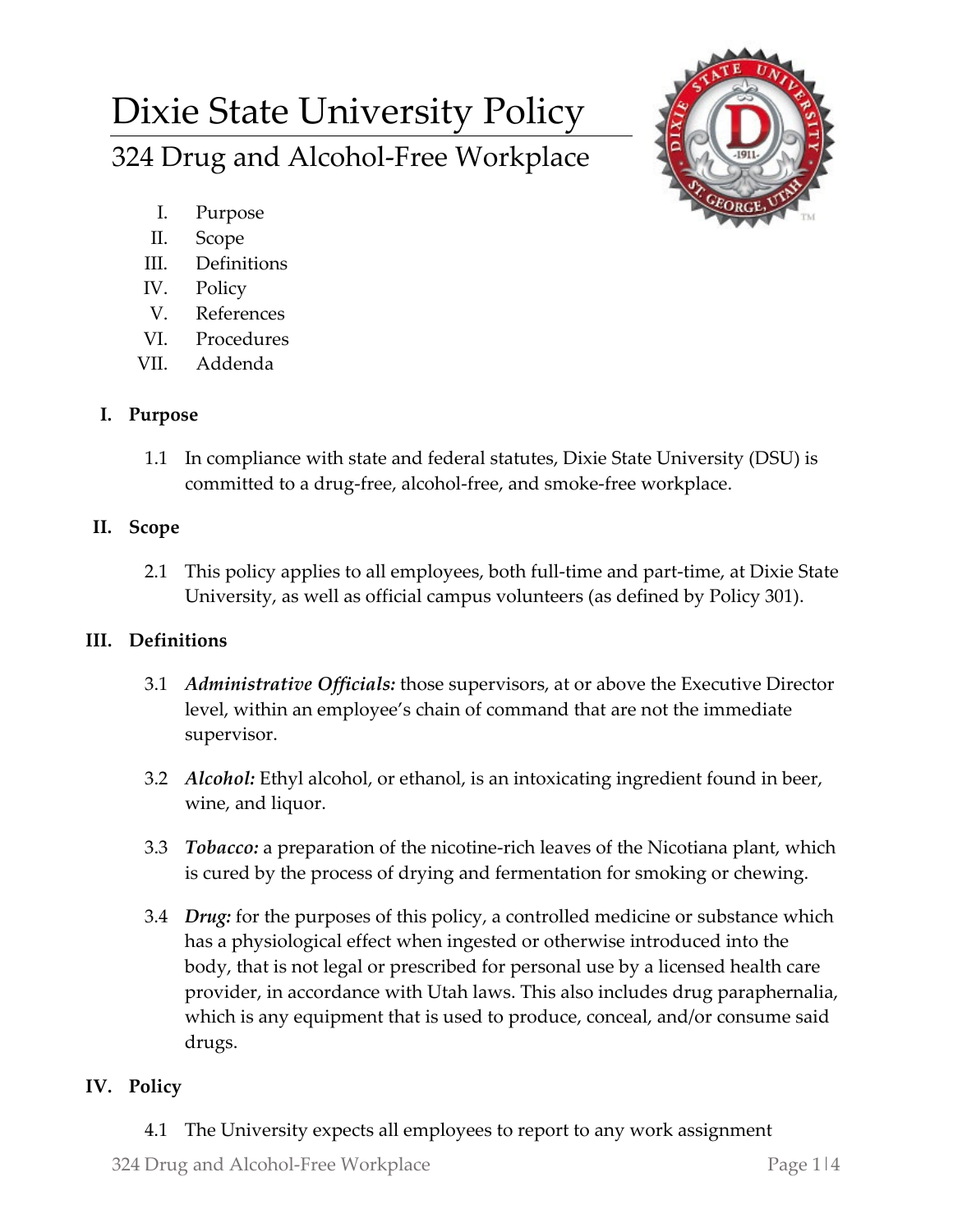unimpaired and fully able to perform their duties safely, efficiently, and inoffensively.

- 4.1.1 Unsatisfactory job performance, poor attendance, or poor behavior caused by alcohol or drug abuse will not be tolerated.
- 4.2 The unlawful manufacture, distribution, dispensing, possession, or use of controlled substances and/or the unauthorized manufacture, use, sale, dispensing, or possession of alcohol in the workplace is expressly prohibited.
	- 4.2.1 The workplace includes University property, University vehicles, or any other location at which an employee is performing official duties for the University.
	- 4.2.2 The use of any University funds or the attempt to use University funds for the procurement of alcohol or illegal drugs is prohibited.
- 4.3 The University will impose disciplinary sanctions upon any employee who is determined to have violated this policy.
	- 4.3.1 Employees found working under the influence of drugs or alcohol will be suspended without pay for at least five (5) working days (see Policy 372: Corrective & Disciplinary Action).
	- 4.3.2 All policy violators, if employment is to be continued, must satisfactorily participate in an alcohol, drug, or substance abuse assistance or rehabilitation program.
	- 4.3.3 Termination is a possible disciplinary action, if deemed appropriate by the supervisor, the division vice president, and the Human Resources Director.
- 4.4 In compliance with the State of Utah Clean Air Act, smoking is prohibited in all buildings and within 25 feet of all buildings on campus.
	- 4.4.1 Smoking is also prohibited in any University owned vehicle.
- 4.5 All members of the campus community have a responsibility to report illegal and prohibited activity covered under this policy. Employee violations are to be reported to the employee's supervisor and/or their chain of command.

### **V. References**

5.1 Utah Clean Air Act, Utah Code 26-38-1 to 9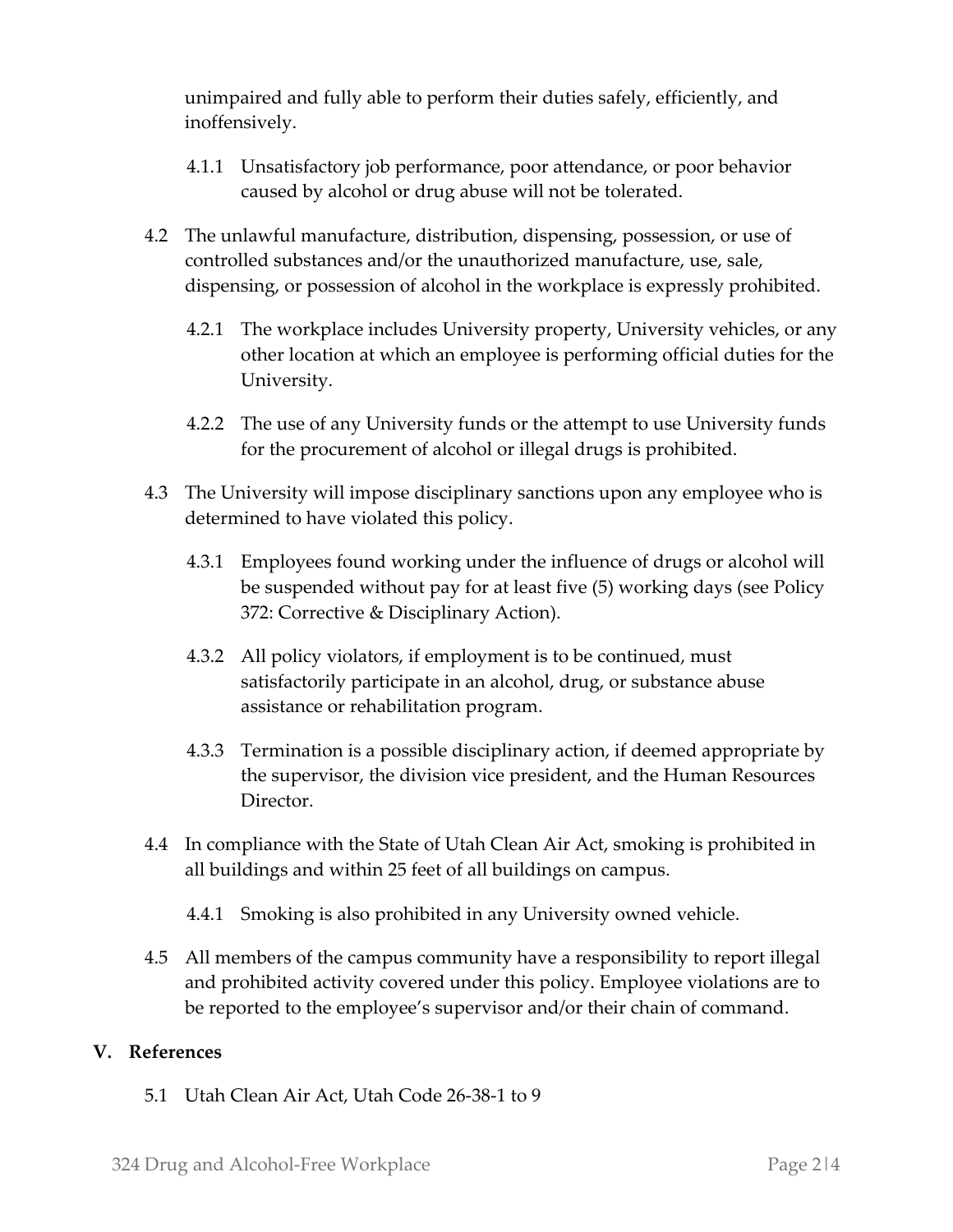- 5.2 Drug Free Workplace Act of 1988, 41 U.S.C. 701 through 767
- 5.3 DSU Policy 301: Personnel Definitions
- 5.4 DSU Policy 323: Employment Physical Examinations
- 5.5 DSU Policy 372: Corrective & Disciplinary Action

#### **VI. Procedures**

- 6.1 Administrative Officials and/or supervisors may require drug testing for any employees whose impairment would cause a personal or public hazard.
- 6.2 When a supervisor has reasonable grounds to suspect that an employee is not fit for duty, the supervisor shall see that the employee is removed from the workplace to a safe environment.
	- 6.2.1 An employee's refusal to comply with a supervisor's request to be removed from the workplace under the conditions of this policy shall be considered insubordination and will result in further disciplinary action, up to and including termination.
	- 6.2.2 As soon as possible, after it is suspected that the employee is not fit for duty because of the drug related impairment, the supervisor should meet with the employee and others as needed to determine whether there is sufficient evidence of a violation of this policy.
	- 6.2.3 The supervisor must document supportive evidence.
- 6.3 It is mandatory that an employee who is convicted in a court of law for a workplace violation of this policy provides notification of the conviction to the Human Resources Office within five (5) days of the conviction.
	- 6.3.1 The University is required to impose sanctions on an employee convicted of a workplace violation within 30 days of the conviction.
		- 6.3.1.1 Minimum sanctions include participation in an education or rehabilitation program and mandatory probation for at least 90 days with weekly supervisory reviews.
		- 6.3.1.2 All convictions resulting from buying, selling, transferring, or trafficking controlled substances in the workplace will be cause for automatic termination.
- 6.4 It is the responsibility of employees to report any prescribed medical